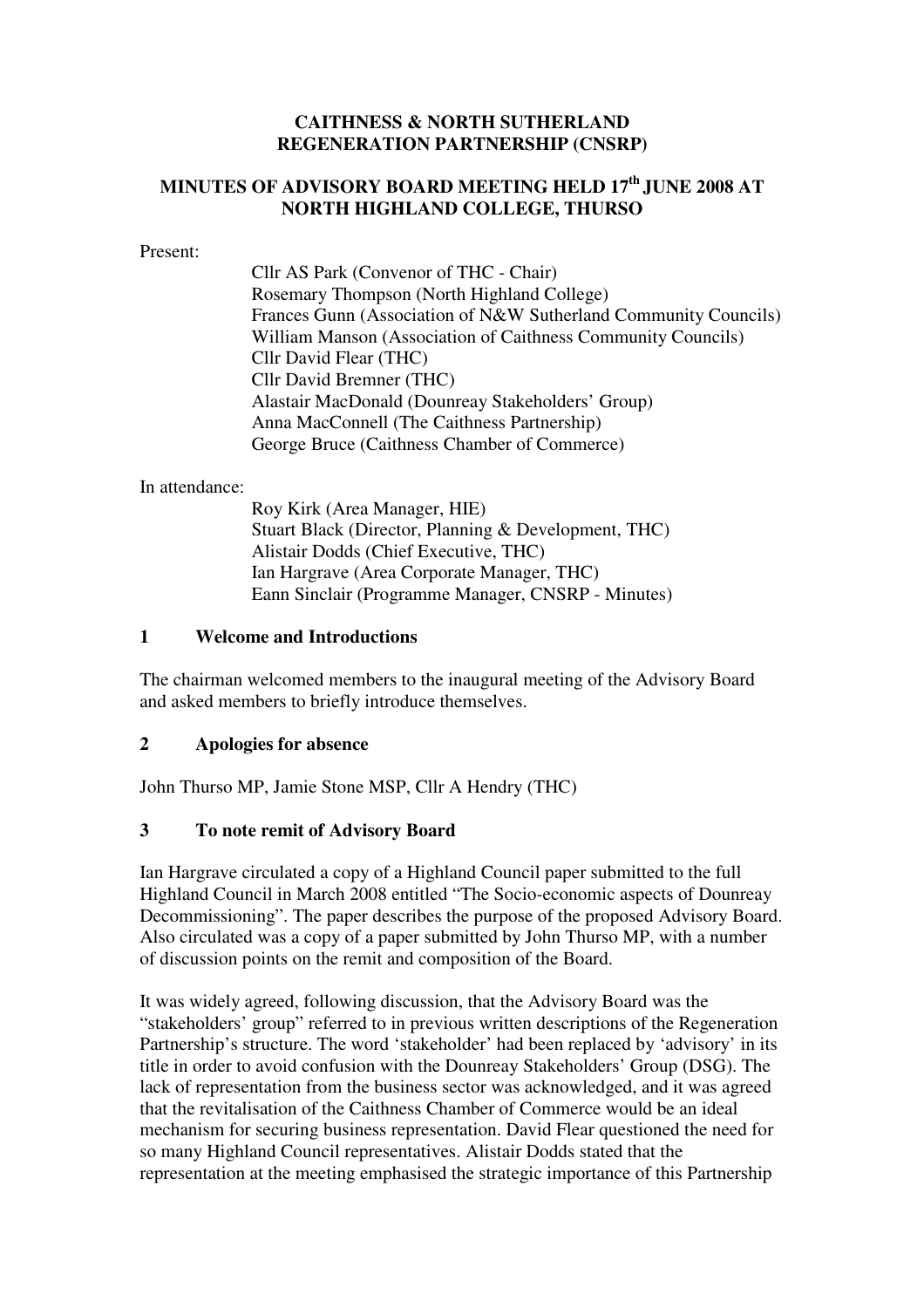to THC and that it was important for elected members and officers to gain direct feedback from this first meeting of the Board. Rosemary Thompson agreed, adding that it was good to see a presence from THC and HIE in such a forum, where the Action Plan could be interrogated.

Alastair MacDonald emphasised the need for wider representation in the regeneration process, and said that this did not necessarily need to come through the Advisory Board. Billy Manson said that the wider community did not know that progress was being made. Cllr Flear suggested that at future Advisory Board meetings a member of the press should be invited, as was currently the practice at meetings of the DSG. Eann Sinclair emphasised that a key part of his role was to ensure that the wider community was able to get clear and regular access to information on progress. The Chairman suggested that an early opportunity would be a press release following this meeting. **ACTION – E SINCLAIR** It was suggested that the principle of inviting the press should be forwarded to the Executive Board. **ACTION – E SINCLAIR**

George Bruce stated that there was no direct Caithness representation on the Executive Board, and that an elected representative should be considered – perhaps either the MSP or a local Caithness Councillor. John Thurso's paper referred to the potential for non-executive Directors from local bodies being represented on the Board. However, it was emphasised that the Executive Board does receive its reports from Caithness-based officers, and that the Senior Officers' group features locallybased officials. Again, it was suggested that such issues should be put before the Executive Board. **ACTION – I HARGRAVE**

## **4 Caithness & North Sutherland Action Plan**

Eann Sinclair referred to the previously-circulated Draft Plan (entitled "Snapshot 3"). He described how the Plan was the direct result of the public consultation process led by the group chaired by John Thurso MP, and how the publicly-issued Strategy document (http://www.caithness.org/regeneration/Stategy%20Document.pdf) had been turned into a 50-point Action Plan. This is updated and republished on a quarterly basis. The current draft has separated out all the completed actions, showing progress that is being made.

However, there was now a need to prioritise the remaining actions, and make them much clearer, so that both agencies and the community know what needs to be done and who will be responsible for delivering it. At present most actions have too many responsible partners. A prioritised version of the Plan will be available by September, but in the meantime progress continues to be made.

Cllr Flear emphasised the key value of health and educational infrastructure to the regeneration process. Alastair MacDonald pointed to the attraction of the National Nuclear Archive as an excellent example of joint working across a range of bodies (public and non-public). But he then pointed to the current threat to the Wick Tax Office and its staff as working directly against the objectives of the regeneration process. There was unanimous agreement on this point. A local campaign to avert the job losses has begun, and THC, HIE and John Thurso MP have all made representations to HMRC.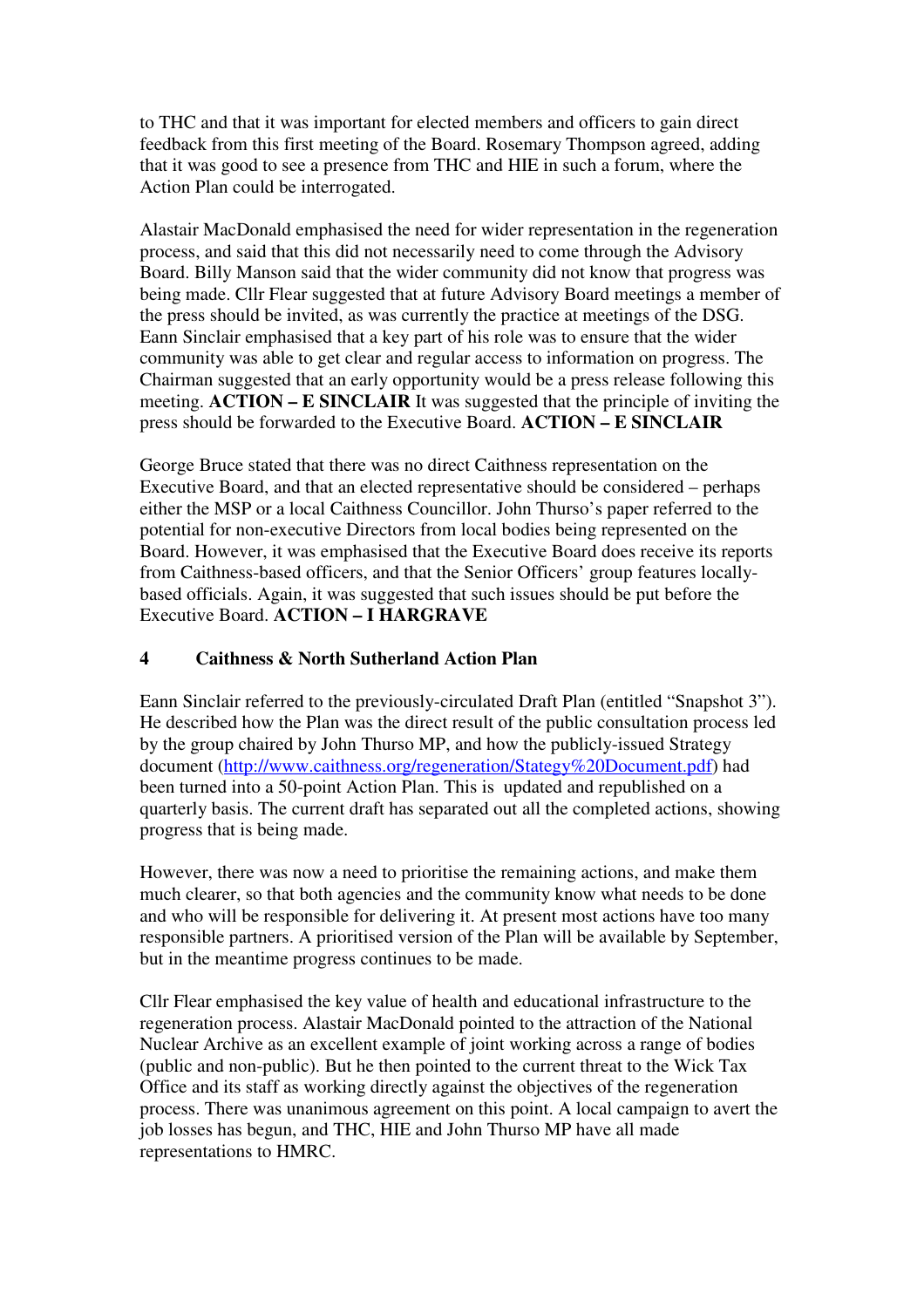Alistair Dodds stressed the need for a positive local outlook to back up a co-ordinated course of action to overturn such proposals. He emphasised the potential for adverse press coverage to influence potential inward investors to the area.

Anna MacConnell asked about the potential effect on the new LEADER Programme in the area of HIE's new policies, and specifically about the non-fragile designation given to Caithness. Roy Kirk stated that HIE's refocused role is in delivering the Government Economic Strategy by focusing on the potential of high-growth businesses and projects with a transformational impact. Cllr Flear stated that small amounts of money to communities can still be transformational. Frances Gunn agreed, and pointed to the value of previous small-project funds. Roy Kirk said that ultimately it had to be about prioritising the resources available. George Bruce suggested that there was a large part left of the additional £12 million allocated to Caithness, and that perhaps some of that could help establish a small fund for projects.

## **5 Inward Investment Update**

Roy Kirk stated that recruitment was already underway to find his successor. He outlined the activities that he continued to focus on until a new post-holder was in place. These were in 5 key sectors:

**Service Industries:** this focuses mainly on the areas of financial and business services. A key aim is to attract "knowledge economy" jobs offering particular potential for the younger end of the labour market. He used the recent example of the BT "Home-shoring" Pilot project, which offers IT-related jobs from a home base at initial salaries of around £15,000 per annum.

**Energy:** 25-30 companies have so far come to look at the area through a series of Inward Missions involving a range of local businesses. At least 5 of the external companies are showing a serious interest in locating their business here. In terms of energy in the Pentland Firth, The Crown Estate is currently working hard on the mechanism for leasing out the seabed to potential developers, as this will be a crucial step in progressing interest from developers.

**Engineering:** discussions are taking place regarding the creation of an engineering consortium for the area, possibly through the revitalised Chamber of Commerce. This will help in the development of new business for local engineering companies.

**Tourism:** a scoping study on the proposed redevelopment of John O' Groats has been carried out, and work continues towards a masterplan for John O' Groats.

Opportunities at Wick Harbour and at Castletown are also being discussed. The key to all three developments will be their sustainability.

Food & drink: the new abbattoir at Keiss is due to be completed soon, and will be an important asset for the industry. HIE is hoping to run a Caithness & Sutherland Food Fair later this year, attracting industry buyers and the general public. There are plans for a similar event in London next year.

# **6 Pentland Firth Tidal Energy Project (PFTEP)**

Ian Hargrave circulated to members a paper on this project. He outlined the structure and aims of the PFTEP and also outlined the main issues currently before the project's Board. The area still has the opportunity to gain economic benefit from manufacturing devices, in addition to the vital research & development stage. There is currently a tension between the desire to start off with demonstration projects and the